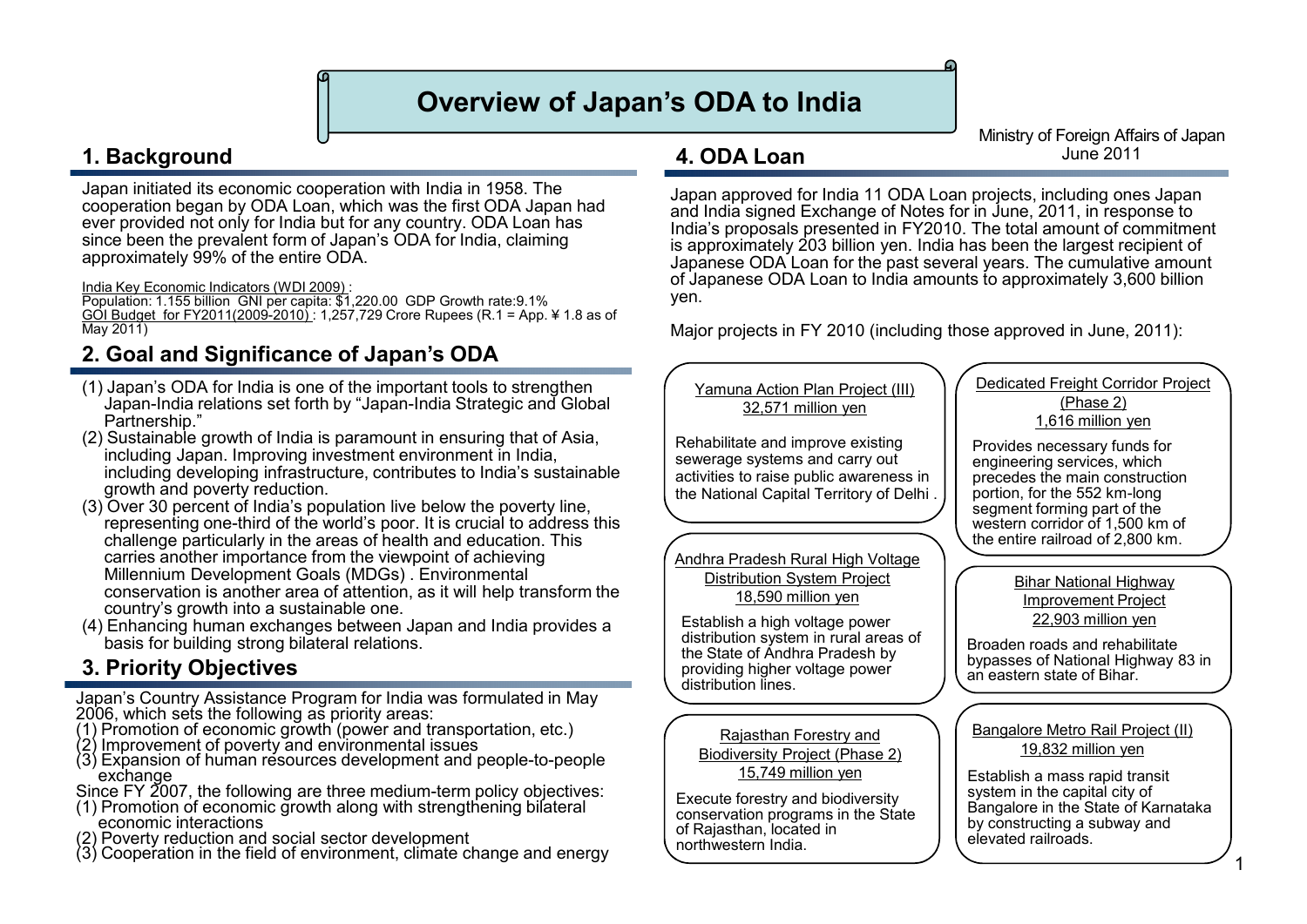## **5. Grant Aid**

Japan provides grant aid for India to meet its basic human needs. Focus is on the area of health, one of key MDGs.

Grant aid in the amount of 1.16 billion yen was provided in FY2010. The total assistance to date is 89.654 billion yen since Japan began extending grant aid to India in 1977.

#### **Grant aid projects approved in FY2010**

• Project for Strengthening Electronic Media Production Centre at Indira Gandhi National Open University (IGNOU) (787 million yen) Helps improve the Centre's educational materials and equipment. IGNOU is a leading institution in developing and offering distance learning programs to the citizens of India.

• Project for the Eradication of Poliomyelitis (192 million yen) Since 1996 Japan has provided a total of approximately 8.2 billion yen in grant aid for the procurement of polio vaccine and necessary equipment through UNICEF. Japan's assistance has contributed to a significant reduction of wild polio cases in India from 5,881 in 1994 to 774 in 2009.

• The Grant Assistance for Grass-Roots Projects for 20 projects totaling 169 million yen and the Cultural Grassroots Assistance in the amount of over 10 million yen were extended.

# **6. Technical Cooperation**

In FY2009, Japan provided for India 1,855 million yen for its technical cooperation including development studies. The total amount of cooperation through FY2009 is 29.351 billion yen, 5,689 trainees were received by Japan and 971 experts were sent to India. In FY2010, two projects, "Information Network for Natural Disaster Mitigation and Recovery in India" and "Project for Research Partnership for the Application of Low Carbon Technology for Sustainable Development," were initiated under the scheme of Science and Technology Cooperation on Global Issues, or SATREPS.

#### **Resumption of Japan Overseas Cooperation Volunteers (JOCV)**

Dispatch of JOCV was suspended in 1979 following the policy change of the Government of India in 1978. After an agreement in the Japan-India Joint Statement issued in April 2005, the Notes were exchanged regarding the resumption of the JOCV programme. In April 2006, the first JOCV, Japanese language instructor, in 30 years was dispatched. As of April, 2011, 14 JOCVs work across the country.

| Fiscal<br>year | ODA Loan                 | <b>Grant Aid</b> | <b>Technical</b><br>Cooperation |
|----------------|--------------------------|------------------|---------------------------------|
| 2000           | 189.26                   | 18.29            | 9.03                            |
| 2001           | 656.59                   | 14.34            | 10.15                           |
| 2002           | 1,112.39                 | 9.10             | 9.60                            |
| 2003           | 1,250.04                 | 17.44            | 10.34                           |
| 2004           | 1,344.66                 | 29.89            | 9.67                            |
| 2005           | 1,554.58                 | 21.09            | 8.36                            |
| 2006           | 1,848.93                 | 5.96             | 13.17                           |
| 2007           | 2,251.30                 | 3.97             | 12.31                           |
| 2008           | 2,360.47                 | 4.28             | 11.79                           |
| 2009           | 2,182.17                 | 3.81             | 18.55                           |
| 2010           | 480.17<br>(2,035.66)     | 11.58            | N/A                             |
| Total          | 34,484.17<br>(36,039.66) | 896.54           | 293.51                          |

**Japan's ODA for India by Scheme** (100 million yen)

Notes: ・The amount of ODA Loan and Grant Aid is on the Exchange of Notes basis , technical Cooperation on JICA disbursement basis.

・For ODA Loan, the numbers in parenthesis indicate the amount that includes 1,555.49 million yen requested in FY2010 and approved in June, 2011.

#### Visionary Leaders for Manufacturing Programme (VLFM)

In order to enhance the capacity of those who engage in manufacturing, the VLFM project offers four training courses in four areas: Visionary Heads of Manufacturing, Visionary Corporate Leaders for Manufacturing, Post Graduate Programme for Executives-Visionary Leaders for Manufacturing and Visionary Small and Medium Enterprises. These courses are operated by collaboration among academia, private sector and the government, represented by IIT Kanpur and IIT Madras, Confederation of Indian Industry (CII) and the National Manufacturing Competitiveness Council (NMCC), and the Ministry of Human Resource Development (MRHD), respectively. Japanese companies also cooperate during the trainees' visit to Japan, which forms part of the training courses.